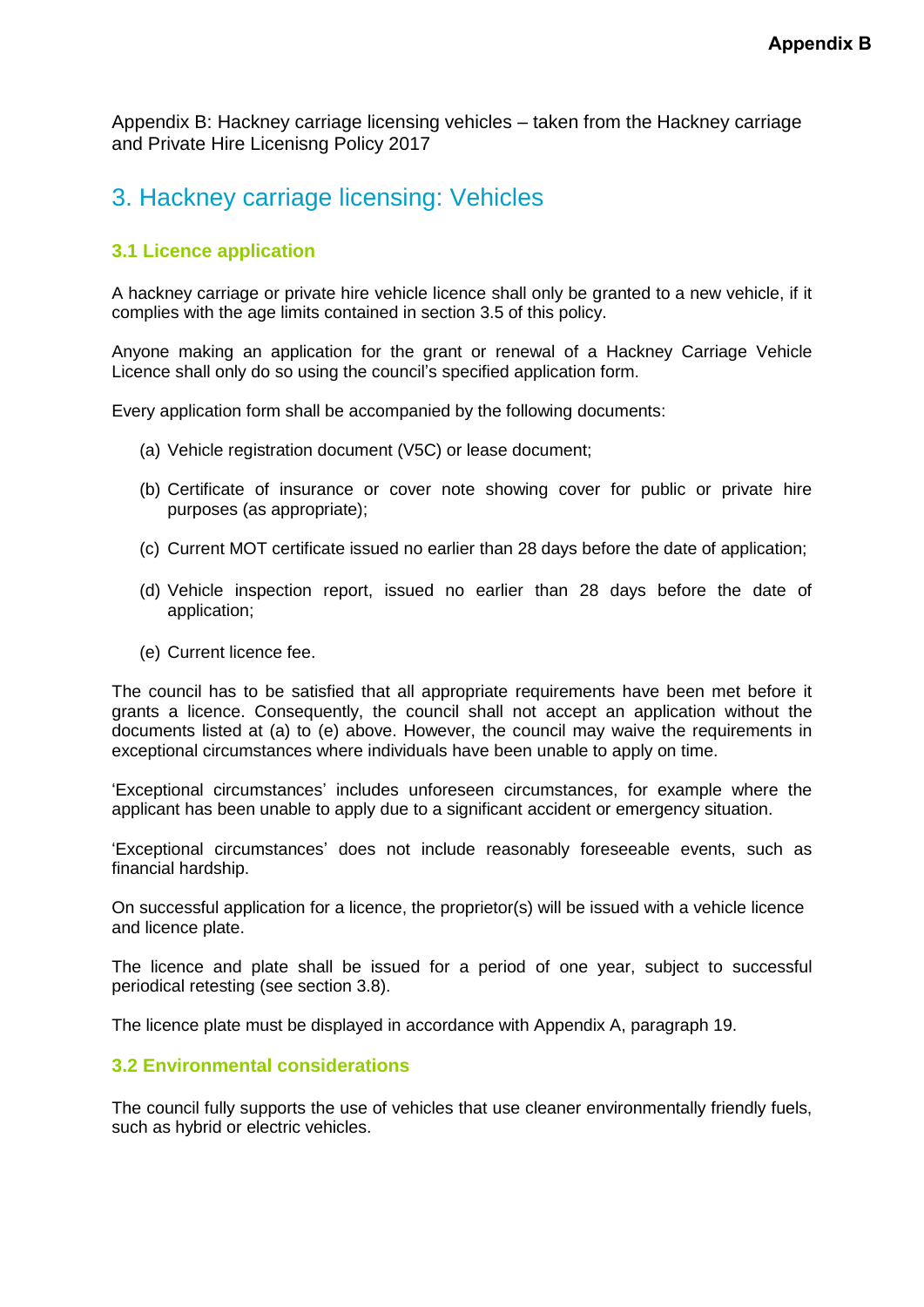It is considered that efforts should be made, through the licensing policy, to improve, as far as possible, the efficiency of vehicles licensed in the district by, in particular, reducing the levels of CO2 emitted.

Appendix A paragraph 17 makes it clear that LPG conversions to vehicles are perfectly acceptable.

Clearly emissions from taxis and private hire vehicles could be reduced further by encouraging better maintenance of vehicles and by switching off engines when stationary or idling, particularly at taxi ranks. This is something which is highlighted in the Code of Good Conduct, and in particular in relation to the responsibilities to residents in Appendix C, paragraph 3.0.

Drivers are reminded that it is an offence to leave the engine running on any motor vehicle that is stationary on a road, other than if it is due to an enforced stoppage of traffic.

## **3.3 Conditions**

The licensing authority is empowered to impose such conditions, as it considers reasonably necessary in relation to the grant or renewal of a hackney carriage vehicle licence. The following represent the minimum standards, which are expected. They should be read in conjunction with conditions for both hackney carriage and private hire vehicles set out in Appendix A and those specific to hackney carriage set out in Appendix K and Appendix X.

## **3.4 Limitation of numbers**

The licensing authority has no policy to limit the number of hackney carriages, which may be licensed within South Lakeland District Council area. This does not however imply lack of regulation regarding licenced vehicles and drivers as the licensing authorities quality controls are consistently and rigorously applied to both vehicles and drivers.

#### **3.5 Maximum age of vehicle**

- 1) All vehicles, other than wheelchair accessible vehicles, must be less than 5 years old when first licensed as a Hackney Carriage or Private Hire vehicle;
- 2) No Hackney Carriage or Private Hire vehicle, other than wheelchair accessible vehicles, will be re-licensed after reaching 10 years old;
- 3) All vehicles that are wheelchair accessible vehicles must be less than 7 years old when first licensed as a Hackney Carriage or Private Hire vehicle;
- 4) No wheelchair accessible Hackney Carriage or Private Hire vehicle will be relicensed after reaching 14 years old;
- 5) Any vehicle may be licensed or relicensed outside of these age limits, but any such an application must be referred to a Licensing Regulatory Sub-Committee for consideration.

#### **3.6 Vehicle size**

Vehicles can be licensed to carry up to eight passengers.